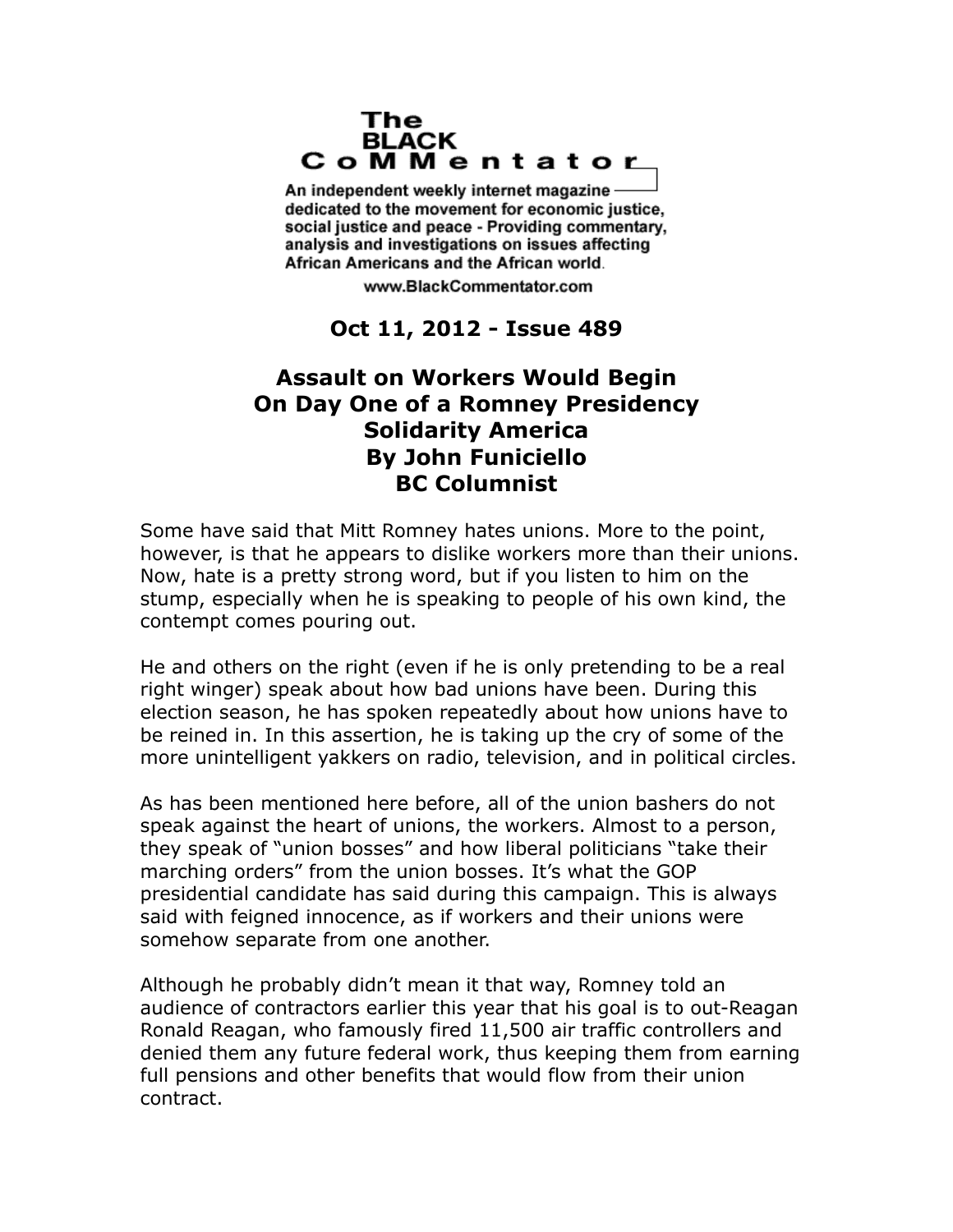He told a convention of the Associated Builders and Contractors, a rabidly anti-union group, what he would do on his first day in office, and the list was long, starting with his pledge to fight for right-to-work laws, which workers derisively term "right-to-work-for-less laws." These laws, adopted by states principally to circumvent the intent of the National Labor Relations Law (NLRA), prohibit the requiring of union membership in a workplace, while guaranteeing that the nonmember receives the same pay and benefits as the dues-paying member. Remember, those who push these laws are usually Republicans, who are always crying about the people who "don't work, but receive benefits from the taxpayers" in the form of government programs.

These laws have been adopted by several states as a way of weakening unions and the union movement and the workers in those states, on average, are paid at a lower level than the states which have full organizing rights under the federal labor law. The higher standard of living for union workers comes from exercise of the country's democratic principles, which include collective bargaining for wages, benefits, pensions, and working conditions, among other subjects of bargaining.

The National Right to Work Committee is an "Astroturf" organization, in that it may have a few workers as "members," but the prime membership is among the wealthy and corporations, whose sham concern for workers is a cover for the committee's work to weaken or destroy unions, to the extent they can in any given case. And for litigation, the right-to-work-for-less group has a legal foundation, which seeks out disgruntled union members or non-union workers, "on whose behalf" they bring lawsuits against unions.

One of the effects of the endless array of such lawsuits over many years is that unions, unlike corporations, have to answer to a government agency about their finances and expenditures to such an extent that, if such reporting increases, the accounting department will be as big, or bigger, than the organizing department. Already, there are laws and rules to which unions must adhere in reporting to the government. So, the additional requirements for reporting are ways of weakening unions, which, in turn, weakens the rights of workers to stand up for themselves and ensure that they can live at a decent standard.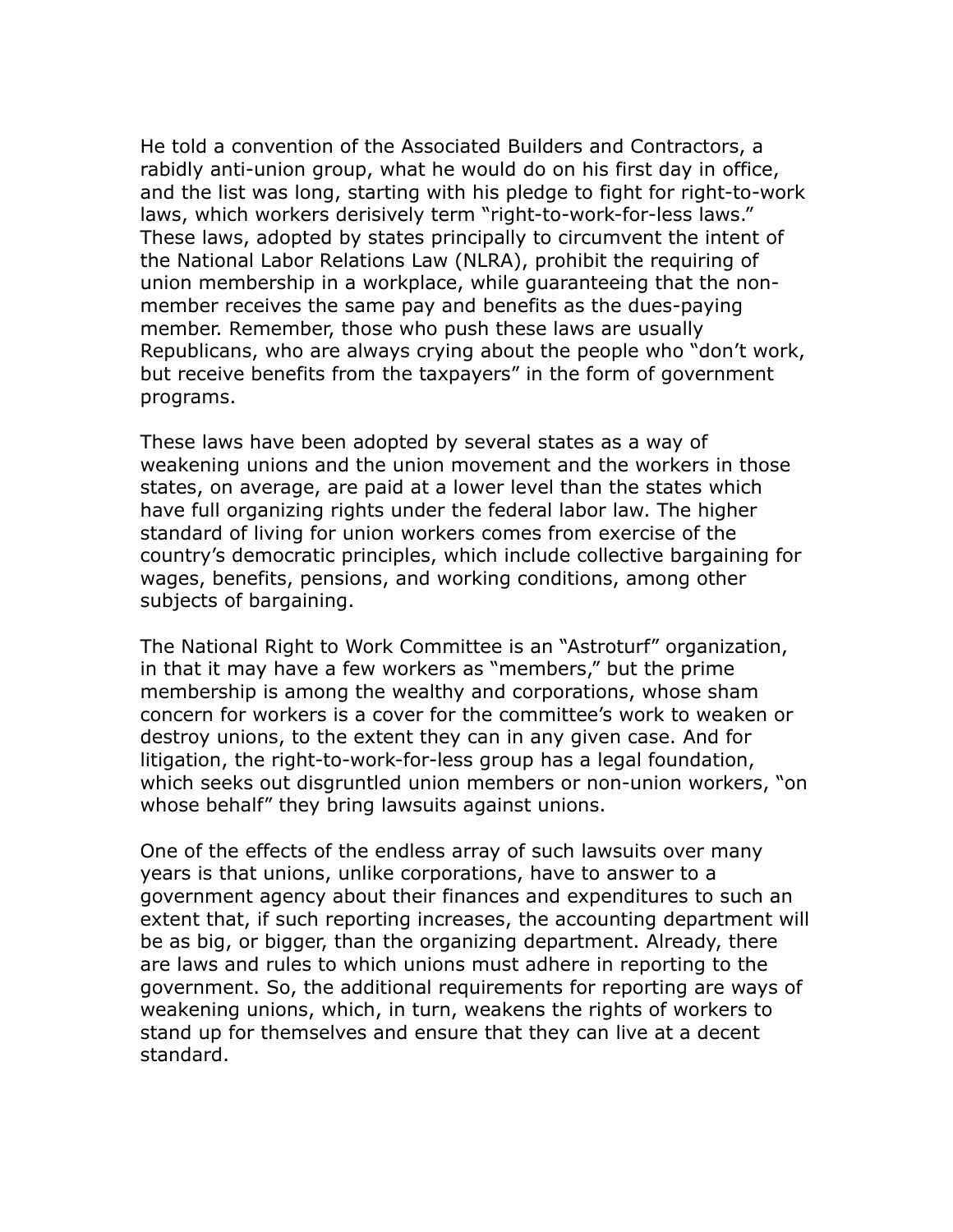Both Romney and his vice presidential running mate, Rep. Paul Ryan, R-Wis., have expressed what can only be seen as contempt for working people. Romney has his comment at a GOP fund-raiser early this year in Florida, where he said that 47 percent of the electorate never would vote for him, so he has written them off. He said that they were dependent on government, that they feel themselves to be victims, and that they look to the government to take care of their problems. Ryan said during this campaign that Obama is "trying to create a permanent class of government dependents," adding that 70 percent of Americans get more from the federal government than they pay in taxes.

Between just these two charges against the American people, they have covered most of the electorate as something less than wholesome. Who do they expect will vote for them? Obviously, they are looking at the polls, most of which put them within 4-5 percent of each other, with Obama leading at last count. But aren't the majority of those who support Romney-Ryan in that mythical (Romney did disavow his number) 47 percent? And, most of their supporters are surely in the 70 percent that Ryan says gets more from the federal government than they contribute. Why, their supporters are, en masse, a bunch of slackers.

If Romney-Ryan supporters are, indeed, among the 47 percent and the 70 percent, those voters are going to pull the lever for a pair who think little of them and who have promised to reduce or eliminate many of the programs that benefit them. This is what they have promised and they seem intent on carrying out those promises, if they win in November.

Melissa Harris-Perry, who has a commentary show on MSNBC, had some numbers that should be of great interest to working Americans… actually for all American. Last February, she noted that, in 2011, 11.8 percent of workers in the U.S. were in unions, compared with 20.1 percent in 1983. During the 24-year period between those two years the rate of income inequality was 40 percent. Now, the disparity in wealth is the greatest seen in the U.S. since the Great Depression. The disparity in wealth had been growing for many years, but it accelerated after Reagan was elected and hasn't stopped since.

Another significant number pointed out by Harris-Perry, citing statistics from the Center for Economic and Policy Research, is that union members make 15 percent more than non-union workers and that translates into more money in local communities, more thriving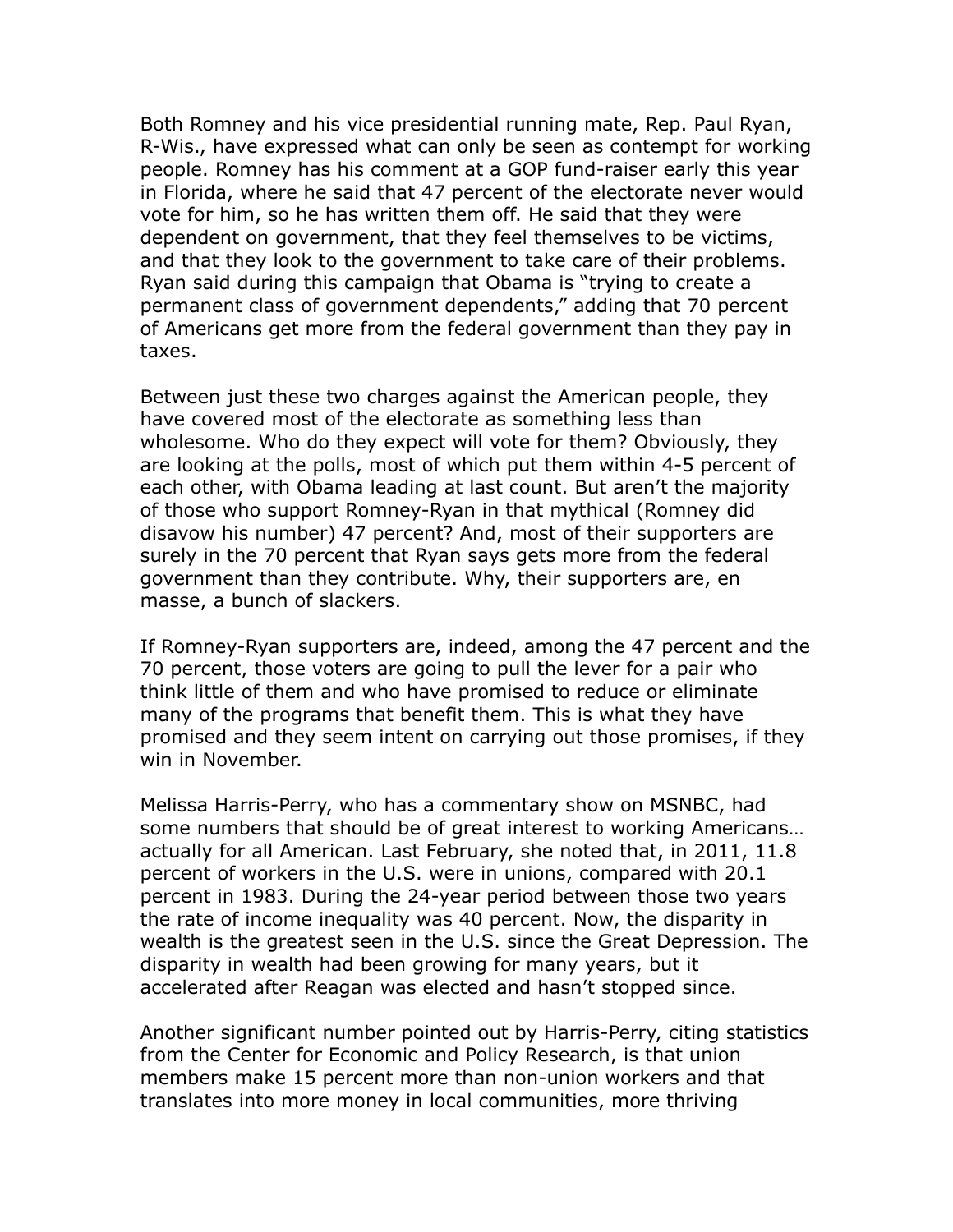businesses and professionals, and more security for workers and their families. That's real recovery, and the money stays there and doesn't find its way into the Cayman Islands or some other tax-free wealth dump.

And, perhaps this is the clincher, from the Center for American Progress. The higher union membership goes, the higher all wages and benefits go. For example, if union membership rises 1 percent (from the 11.8 percent in 2011), every middle class (working class) family sees its income go up \$153. If union membership were to go up 15 percent, every middle class (working class) family's income rises \$1,532 per year. Every worker's income and standard of living increases, as union wages and benefits increase.

That's why unions and the labor movement are anathema to people like Mitt Romney. Unions level the playing field somewhat, and the 1 percent will not tolerate that. In fact, Romney equates the absence of unions with freedom. The freedom he envisions, however, is for the rich and Corporate America. The environmental movement is right up there with unions in posing a threat to the few, because they tend to slow down the free hand to exploit the environment that corporations seek.

For Romney and Ryan, the worst thing that could happen would be for the American people to understand what is at stake in the election, for a large percentage of their base is among the people they see as parasites on the body politic. One wonders who it is they think would be left to vote for them if the people knew their opinion of them and their intentions for the working class and the middle class.

"Mitt Romney's comments are shamefully disrespectful to all of America's veterans and military families," said James Gilbert, director of the AFL-CIO's Union Veterans Council and a veteran of war in the Middle East, about the GOP candidate's 47 percent assertion. Veterans, it could be assumed, fall into the 47 percent and, likely as well, in Ryan's 70 percent who take more from the federal government than they contribute.

"Romney's ignorant criticism of government 'entitlements' show total disregard for the families of the more than 6,500 American service members killed in Iraq and Afghanistan. As someone with a family member killed who leaves behind a wife and young child that receive survivorship benefits, this is personal for me as it is for many other veterans and military families," Gilbert said in the Sept. 18 statement.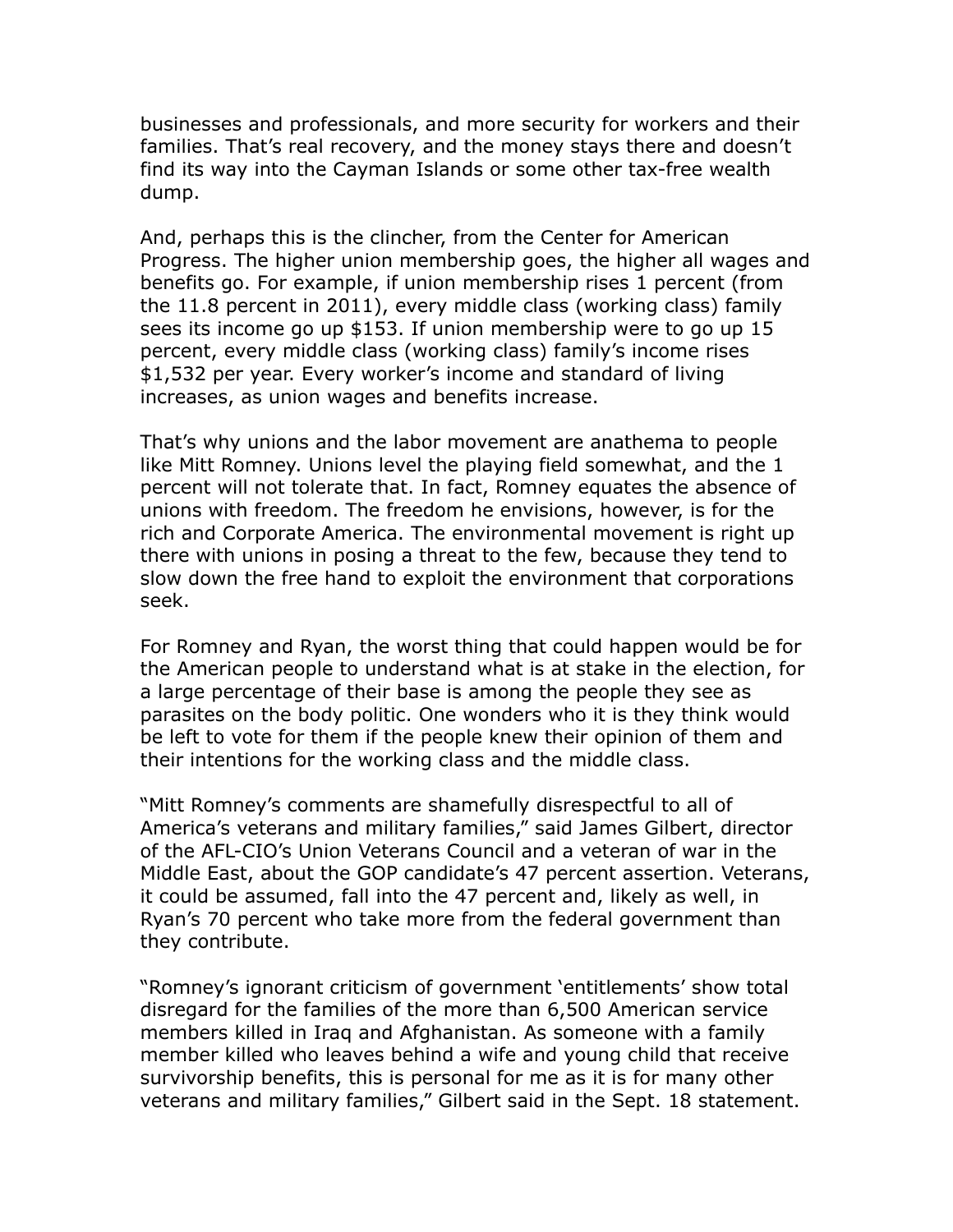Most politicians live in a different world than the vast majority of Americans. After all, they have the power of incumbency and the money that it can bring, both during and after their tenure in government, but Romney and Ryan are even several steps further away from the lives of most Americans. Their cuts to social programs have been proposed without so much as a glance toward the people who depend on those programs, especially the veterans. Virtually all politicians pay honor and respect and praise for the "brave young men and women in uniform."

Gilbert has another take on that: "…these disgraceful comments show his lack of concern for the nearly 50,000 Wounded Warriors who receive vocational and occupational therapy, the 8.3 million veterans in the U.S. that receive care at one of 152 VA (Veterans Administration) Medical Centers or nearly 1,400 community-based outpatient clinics around the country. The \$11 billion cut to the VA in year one of the Romney-Ryan budget [is] enough to know just who he means when he says, 'My job is not to worry about those people.'"

"Those people" are an ever-increasing percentage of the voting population, but the two-party system of elections guarantees people like Romney and Ryan that elections will be close and, therefore, sell papers or television time. Our system of electing politicians to office puts billions of dollars into play. Unfortunately, those billions, gravitating to television networks and stations which are owned by giant corporations, rarely find their way to help workers and veterans and their communities prosper. Rather, they are likely to find their way into a tax-free investment account in the Cayman Islands.

And, "those people" include teachers and their unions, unions in general, and now, even veterans are coming into the line of fire, this time from those who are in a position to provide for their needs after they have been wounded by their wars.

*BlackCommentator.com Columnist, John Funiciello, is a long-time former newspaper reporter and labor organizer, who lives in the Mohawk Valley of New York State. In addition to labor work, he is organizing family farmers as they struggle to stay on the land under enormous pressure from factory food producers and land developers. Click* [here](http://www.blackcommentator.com/contact_forms/funiciello/contact.php) *to contact Mr. Funiciello.*